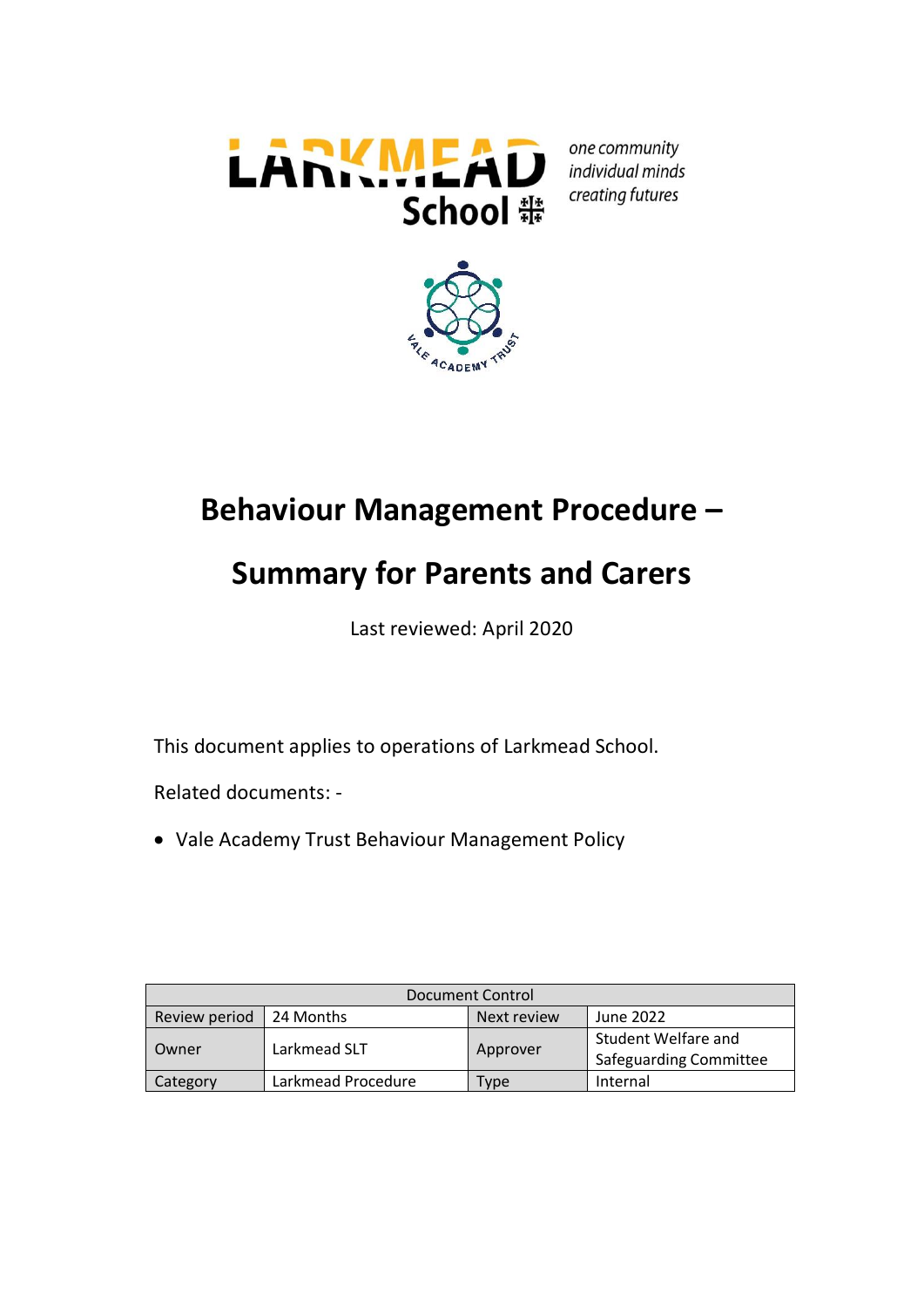## **Introduction**

In order to encourage good behaviour at Larkmead School, the School has a Behaviour Management School Procedure, which also follows and supports the Vale Academy Trust's Behaviour Management Policy. This document does not cover bullying, which is covered separately by the Trust's Anti-Bullying Policy.

This document provides a summary for parents and carers of Larkmead's Behaviour Management Procedures.

## **Encouraging Positive Behaviours**

Positive behaviour helps students learn. It enables them to develop important life skills, such as managing their own feelings and behaviours, forming positive and respectful relationships and improving self-confidence and self-awareness. By encouraging positive behaviours, a school will have students who are more engaged, have improved academic outcomes and fewer disciplinary referrals.

To help ensure positive behaviours from students, Larkmead uses

- student expectations,
- assessment of attitude to learning and
- a reward system.

Student expectations aim to support students in achieving the best academic and personal outcomes that they can and to encourage them to become vital parts of the school and wider community. Student expectations focus on being

- **Ready** (examples include: attending school, being punctual, completing homework);
- **Respectful** (examples include: respecting themselves, the school community and wider community); and
- **Safe** (examples include: demonstrating good behaviour and good behaviour choices that are secure and successful).

**Students' attitude to learning** is assessed on a regular basis and points are rewarded for a positive attitude to learning, good attendance and making a positive contribution.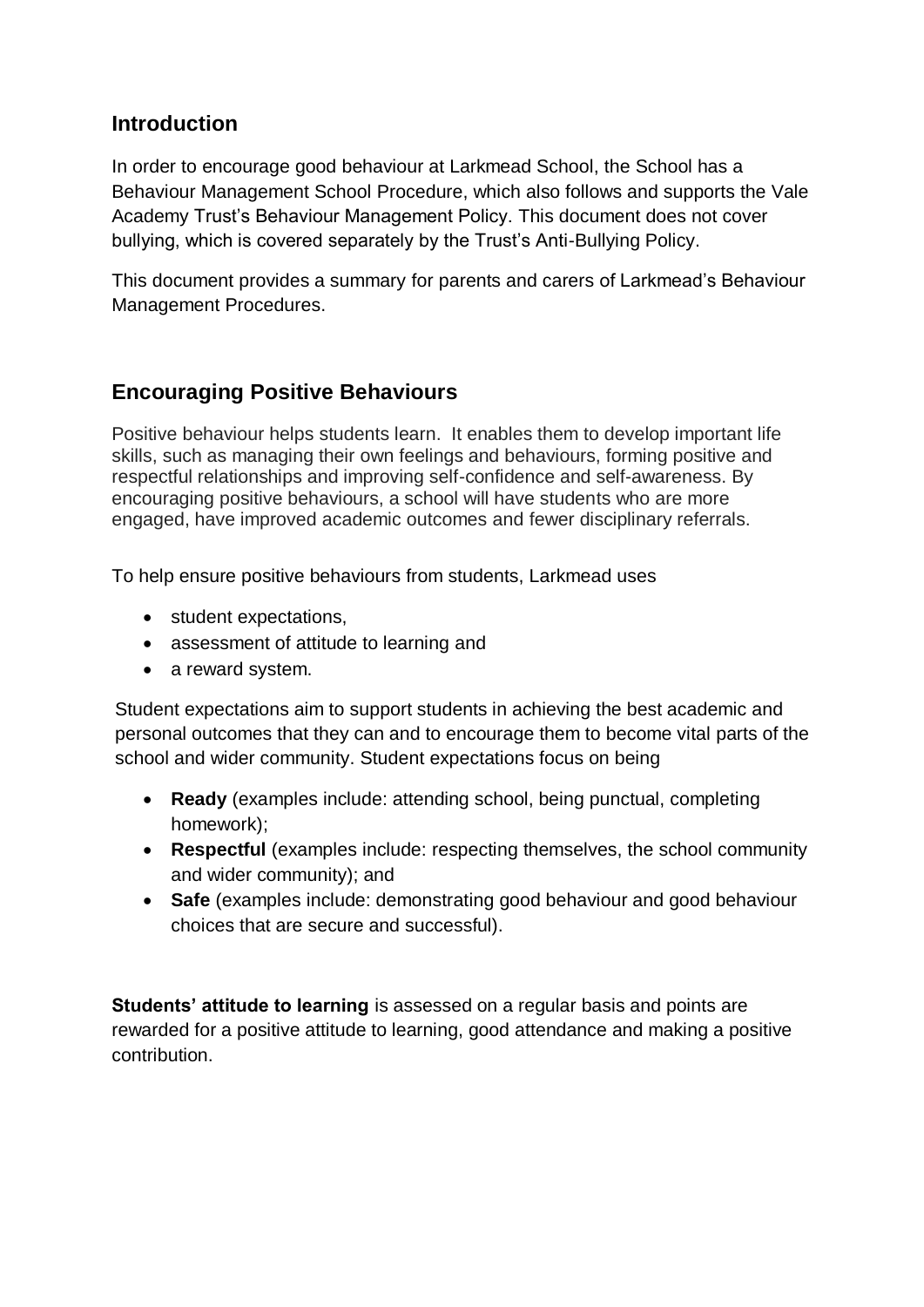Detail of the Assessments is shown here -

|                                                            | <b>Behaviour Characteristics</b>                                                                                                                                                                                                                                                                                                                                                                                                                                                                                         |  |
|------------------------------------------------------------|--------------------------------------------------------------------------------------------------------------------------------------------------------------------------------------------------------------------------------------------------------------------------------------------------------------------------------------------------------------------------------------------------------------------------------------------------------------------------------------------------------------------------|--|
| <b>Outstanding</b><br><b>Behaviour</b>                     | I always arrive on time for all of my lessons<br>$\bullet$<br>I actively engage in the lesson by asking and answering challenging<br>٠<br>questions, or working independently when required to<br>I remain on task throughout the lesson and work to my best ability<br>$\bullet$<br>regardless of the lesson's content.<br>My behaviour is excellent and I support my teacher and other<br>students.<br>I often do extra work outside the lesson including responding to my<br>teacher's comments                       |  |
| Good<br><b>Behaviour</b>                                   | I am actively engaged in my learning and co-operate well with other<br>$\bullet$<br>students and my teacher.<br>I am punctual and start tasks quickly and remain on task for all of the<br>lesson.<br>If I am given a reminder by my teacher, I complete all further work to<br>the best of my ability.<br>I make regular and positive contributions when working as an<br>individual or in a group<br>I always do my homework to the best of my ability<br>$\bullet$                                                    |  |
| <b>Behaviour</b><br><b>Requiring</b><br><b>Improvement</b> | I am sometimes late to lessons and slow to get down to work<br>٠<br>I complete some parts of the lesson with good effort and behaviour.<br>I don't always respond to warnings which are due to talking too<br>$\bullet$<br>much, not concentrating and/or not completing enough work.<br>I don't push myself to work to the best of my ability or complete all<br>$\bullet$<br>of my homework<br>I don't always ask for help when I need it<br>٠<br>I rarely contribute to class or group activities - I am passive<br>٠ |  |
| <b>Failing</b><br><b>Behaviour</b>                         | I am often late to lessons and not properly equipped<br>٠<br>I often ignore the teacher's instructions to stop talking and/or start<br>working.<br>I often shout out or talk loudly in class or disrupt the learning of<br>others<br>Due to a lack of effort I fail to finish tasks in class and/or complete<br>my homework and those that are completed are often of a poor<br>standard.<br>I often refuse help and /or support                                                                                         |  |

At key stage 3, as well as regular rewards such as postcards home or attendance trophies for tutor groups, there is a celebration assembly at Christmas and Easter and formal prize giving in the summer term. In key stage 4, there are also additional rewards for attendance, most reward points, whole year group rewards and key stage 4 and 5 reward evenings.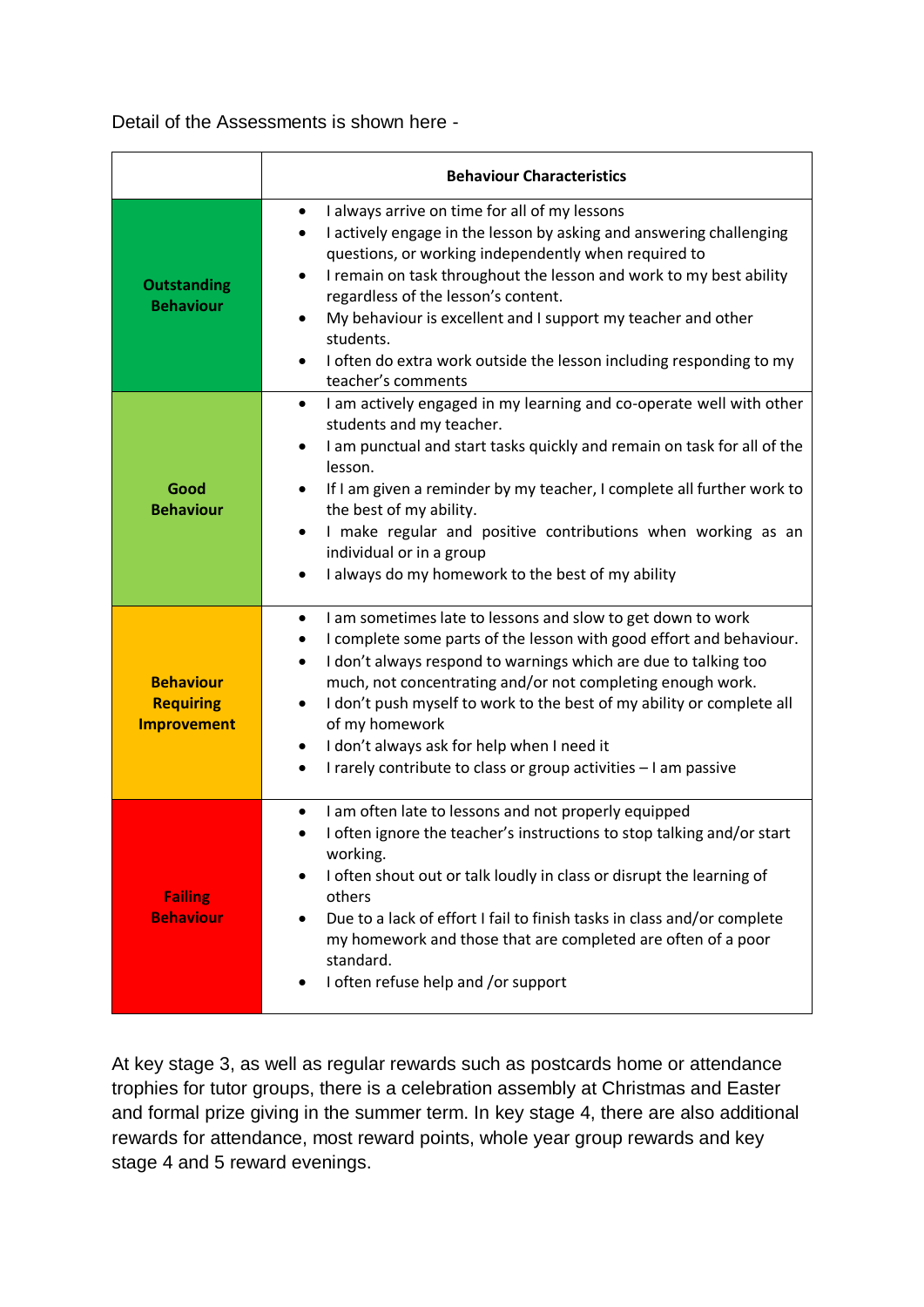### **Attendance**

Good attendance is critical to any student's success at school and Larkmead has a target of 97% attendance for all students. A student is classed as a persistent absentee when their attendance falls below 90%. Where attendance falls below expected targets the school will notify parents and if low attendance persists the student will be required to attend an attendance workshop. If attendance does not improve after the workshop, the student and parents will be referred to the Governor Attendance Panel and an attendance contract issued. Failure to meet the contract will result in a penalty warning notice and eventually a referral to the County Attendance Team (CAT).

### **School Uniform**

All students are expected to be in correct school uniform when on the school site or engaged in activities related to school. The expectation is that students will be selfpolicing over compliance with school rules on uniform, but where these standards are not met, students should expect to be challenged by school staff and to correct their uniform. When part of a student's uniform is non-compliant for any length of time then they may be issued with a detention and have the non-school item confiscated.

#### **Smoking**

Larkmead School is a no smoking site and as such smoking is a fineable criminal offence. Students caught smoking the first and second time will have a letter sent home to parents; a third or fourth time will result in two after school detentions and a fifth occasion could result in a fixed-term exclusion. Smoking on the bus could lead to a student being banned from the bus. Aside from complying with county council and Health and Safety legislation, the school aims to promote healthy lifestyles in students and negate the harmful effects of smoking.

#### **Consequences of Poor Behaviour**

Where poor or anti-social behaviour happens either in or out of the classroom, a number of consequences may happen as a result (listed below from least severe to most severe). This is the ladder of consequences and the aim is that by following the consequences below very few students are likely to end up facing a permanent exclusion. Depending on the severity of the poor behaviour the students may be:

- Issued a warning
- Given a task
- Removed from class to faculty or Leadership Team parking
- **•** Given a detention
- Issued a Fundamental Breach of discipline
- Given a day in internal exclusion (also known as channels)
- A fixed term exclusion from school